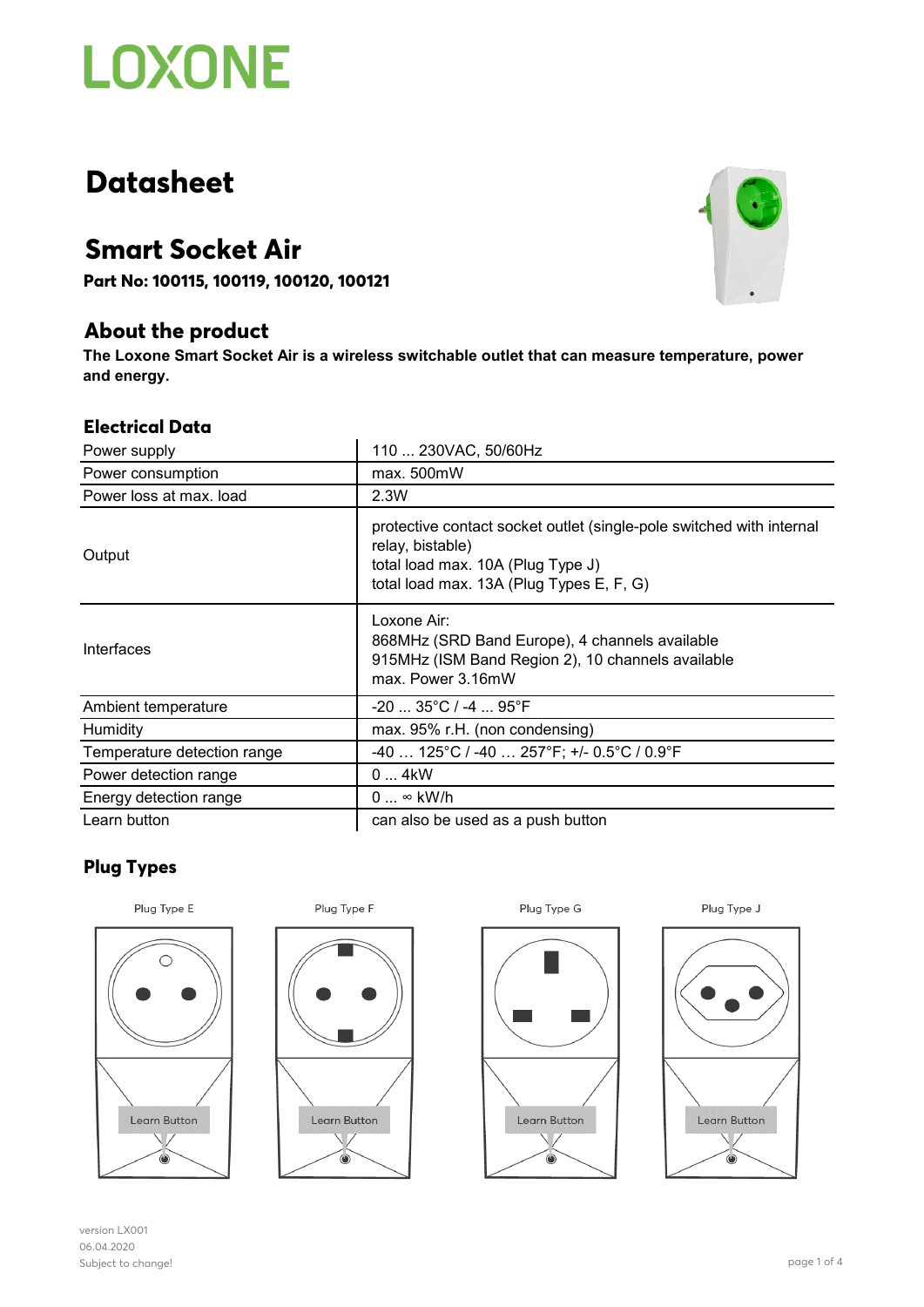

### **Product Characteristics**

| Colours | Green: RAL6018<br>White: RAL9003 |
|---------|----------------------------------|
| Finish  | Matte                            |

#### **Weight & Dimensions**

| Net weight                | 114a                                                     |
|---------------------------|----------------------------------------------------------|
| Total weight              | 140g                                                     |
| <b>Product dimensions</b> | 106x53.8x29.5mm / 4.17x2.12x1.16" (LxWxH) (without plug) |



Pack size 116x60x79mm / 4.57x2.36x3.11" (LxWxH)

### **Certifications & Standards**

| Safety rating  | <b>IP30</b> |
|----------------|-------------|
| Certifications |             |

Installation must be carried out by a qualified electrician in accordance with the relevant regulations.

#### **Published by Loxone Electronics GmbH** Smart Home 1 4154 Kollerschlag Austria Tel: +43 7287 7070-0 loxone.com

version LX001 06.04.2020 Subject to change! page 2 of 4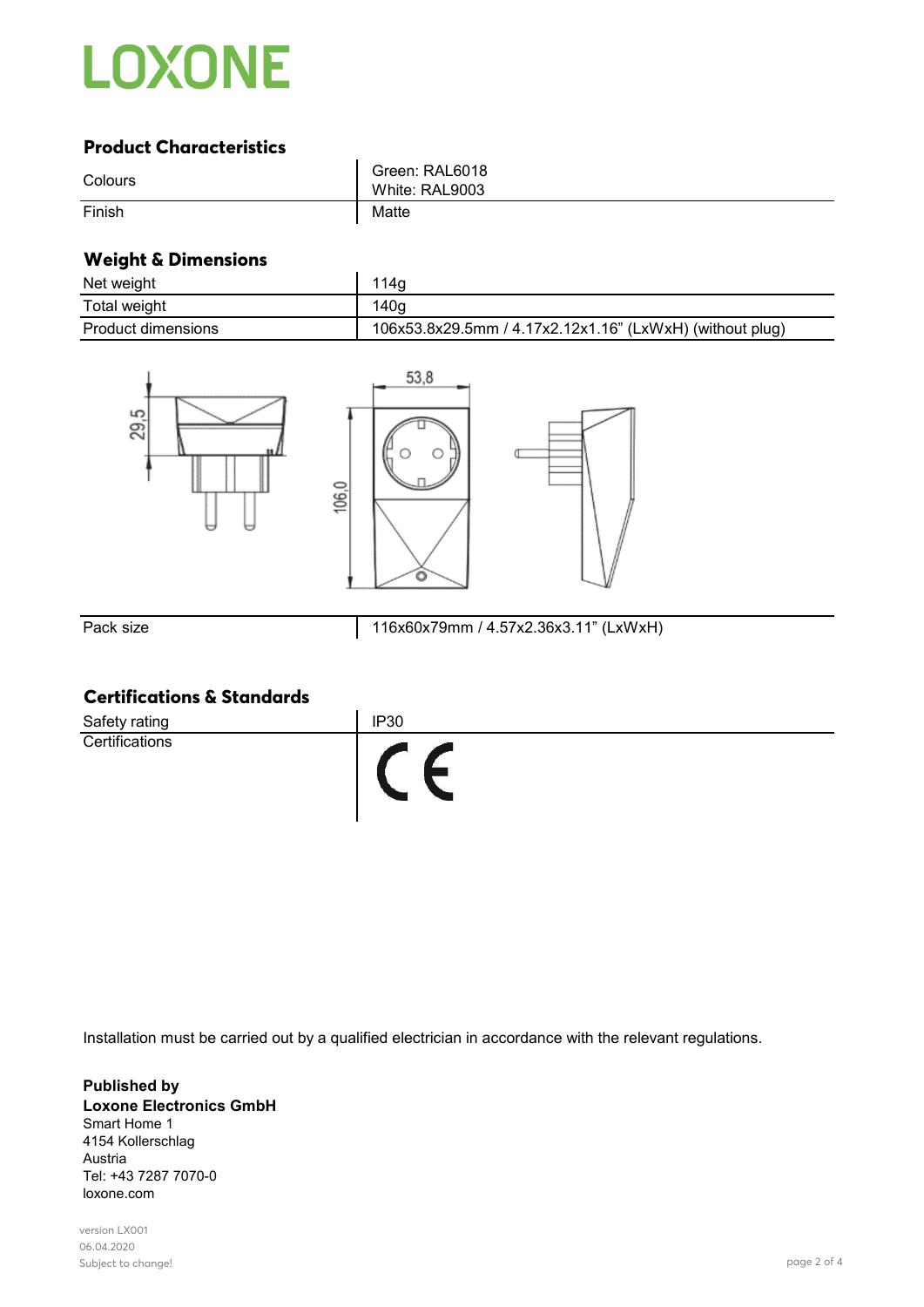# **LOXONE**

## **Datenblatt**

### **Smart Socket Air**

**Art. Nr. 100115, 100119, 100120, 100121**

### **Information zum Produkt**

**Die Loxone Smart Socket Air ist eine schaltbare Funksteckdose mit Messung von Temperatur, Leistung und Energie.**

### **Elektrische Daten**

| Spannungsversorgung            | 110  230VAC, 50/60Hz                                                                                                                                                 |
|--------------------------------|----------------------------------------------------------------------------------------------------------------------------------------------------------------------|
| Leistungsaufnahme              | max. 500mW                                                                                                                                                           |
| Leistungsverlust bei max. Last | 2,3W                                                                                                                                                                 |
| Ausgang                        | Schutzkontakt Steckdose (einpolig geschaltet mit internem Relais,<br>bistabil)<br>Gesamtlast max. 10A (Stecker Typ J)<br>Gesamtlast max. 13A (Stecker Typen E, F, G) |
| Schnittstellen                 | Loxone Air:<br>868MHz (SRD Band Europa), 4 Kanäle wählbar<br>915MHz (ISM Band Region 2), 10 Kanäle wählbar<br>max. Sendeleistung 3,16mW                              |
| Umgebungstemperatur            | $-20$ 35°C / -4  95°F                                                                                                                                                |
| Luftfeuchtigkeit               | max. 95% r.H. (nicht kondensierend)                                                                                                                                  |
| Messbereich Temperatursensor   | $-40$ 125°C / $-40$ 257°F; $+/-0.5$ °C / 0.9°F                                                                                                                       |
| Messbereich Leistung           | 04kW                                                                                                                                                                 |
| Messbereich Energie            | $0 \dots \infty$ kW/h                                                                                                                                                |
| Einlerntaste                   | auch als Tasteneingang verwendbar                                                                                                                                    |

### **Steckertypen**